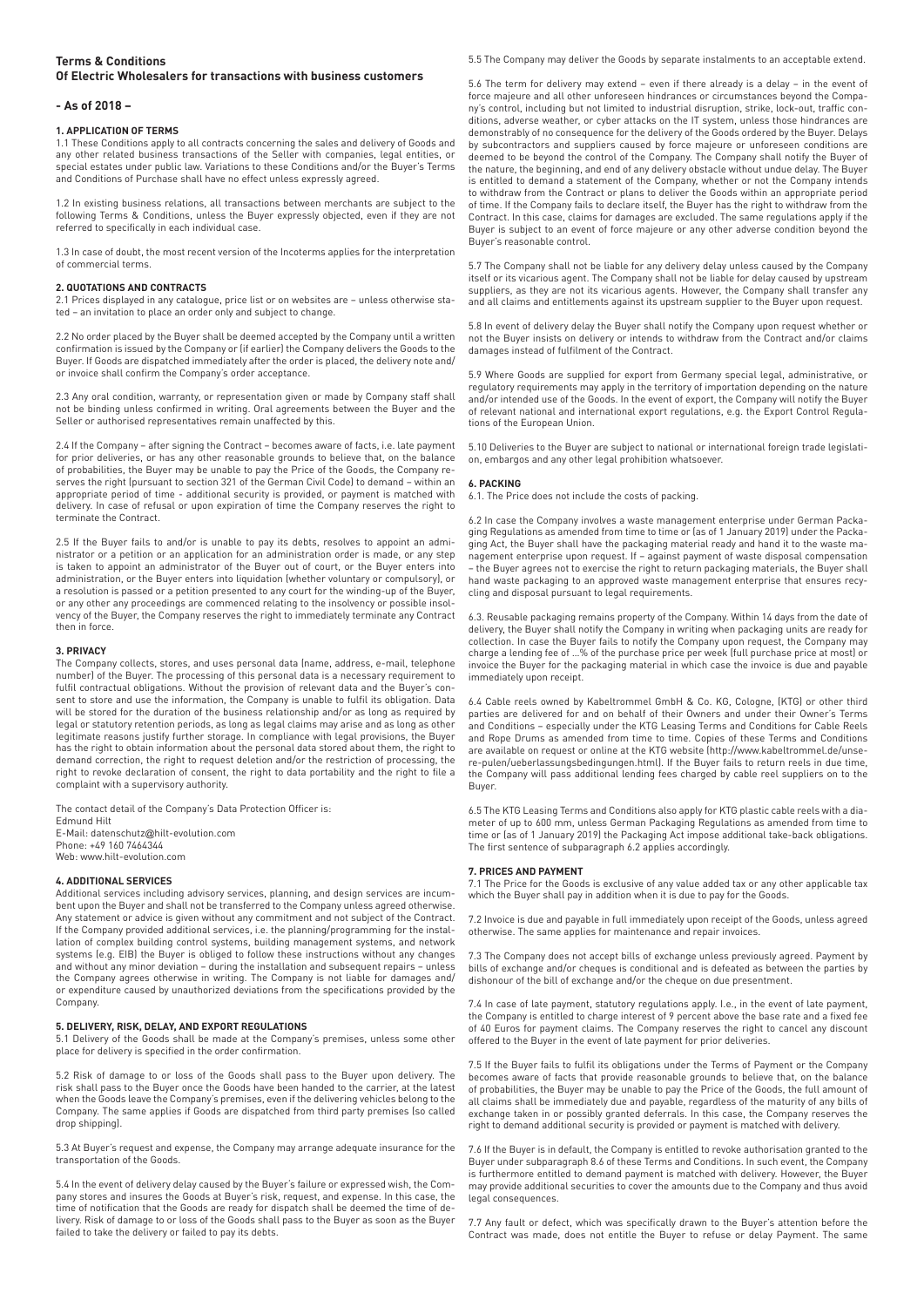applies if the Buyer due to negligence was unaware of any faults or defects unless the Company failed to disclose known defects and/or expressly warranted that the Goods are of satisfactory quality. Apart from that, the Buyer may only reduce Payment to a reasonable sum.

7.8 The Buyer is not entitled to reduce Payment unless the Company accepts the Buyer's claims and/or the Buyer's claims are undisputed and legally established. Furthermore, the Buyer's claims need to be based on the same Contract with the Company and/or the Buyer is entitled to refuse Payment under section 320 of the German Civil Code.

#### **8. PROPERTY**

8.1 Ownership of the Goods shall not pass to the Buyer until the Company has received Payment in full. In existing business relations, ownership of the Goods shall not pass to the Buyer until the Company has received in full all sums which are or which become due to the Company from the Buyer on any account (reservation of title). The same regulations apply if the Buyer and the Company agreed to invoice the Buyer for current account deficits. Reservation of title does not apply to pre-payment, cash transactions, or if payment is matched with delivery. In the event the Buyer makes Payment by a bill of exchange issued by the Company, ownership of the Goods shall not pass to the Buyer until the Buyer pays the bill of exchange upon maturity. In the event of Buyer's default, the Company, on reasonable notification, reserves the right to reclaim the Goods and the Buyer is bound to return the Goods.

8.2 If Goods subject to retention of title should be converted into new products, the conversion shall be deemed to have been effected on behalf of the Company but without any obligations on the Company's part. The Company shall have the full legal and beneficial ownership of the new products. In the event such conversion involves the admixture of any other good, the Company shall acquire co-ownership of the new products corresponding to the ratio of the value of Goods subject to retention of title to the value of the new products. In the event such conversion involves the admixture of any other goods not in the possession of the Buyer in accordance with sections 947, 948 of the German Civil Code, the Company shall acquire co-ownership of the new products pursuant to statutory regulations. If in the process of such conversion the Buyer acquires sole ownership of the new products, the Buyer transfers co-ownership to the Company corresponding to the ratio of the value of the Goods subject to retention of title to the value of the new products at the time of conversion. In all such events the new products are Goods subject to retention of title and the Buyer is bound to preserve such Goods on behalf of the Company at the expense of the Buyer.

8.3 The Buyer is entitled to sell Goods subject to retention of title to a third party in the ordinary course of business on condition that the Buyer transfers to the Company the claims against such third party emanating from such transaction at the time such contract is made. The Company shall accept such transfer. Value of the Goods subject to retention of title is the amount invoiced by the Buyer unless third parties' rights are involved. If the Buyer sells Goods subject to retention of title and co-owned by the Company to a third party in the ordinary course of business, the Buyer is bound to transfer claims against such third party to the Company. The amount of the claim transferred to the Company corresponds to the ratio of the title owned by the Company to the title owned by the Buyer.

8.4 If the Buyer installs Goods subject to retention of title into property, ships, ships under construction, or aircrafts in the possession of any third party, the Buyer transfers to the Company the claims, ancillary claims, and prior-ranking equitable mortgages against such third party emanating from such instalment at the time such instalment is made. The amount of the claim transferred to the Company corresponds to the ratio of the title owned by the Company to the title owned by the Buyer. The Company shall accept such transfer. Subparagraph 8.3, sentences 2 and 3 of these Terms and Conditions apply accordingly.

8.5 The Buyer is entitled to sell, use and/or install Goods subject to retention of title only in the ordinary course of business and only on condition that the Buyer – pursuant to subparagraphs 8.3 and 8.4 respectively – transfers to the Company all claims against any third party emanating from such transaction at the time such contract is made. The Buyer is not entitled to pledge, charge, or assign to third parties the Goods subject to retention of title or allow any lien to arise thereon. If the Buyer sells Goods subject to retention of title to any third party, the Buyer is entitled to sell receivables to a factor only on condition that proceeds from factoring exceed the amount due by the Buyer and on condition that the Buyer immediately notifies the Company of the factor and all accounts involved. The invoice amount is due and payable immediately upon receipt of proceeds from factoring.

8.6 The Company grants the Buyer revocable authorisation to collect on behalf and to the benefit of the Company all receivables assigned to the Company under subparagraphs 8.3 to 8.5 of these Terms and Conditions. The Company will exercise its own right to collect such receivables only if the Buyer fails to pay the amount due to the Company and/or any amount due to any third party or if fulfilment of obligations appears to be at risk. On request, the Buyer is obliged to notify the Company of all debtors of the receivables and to give notice of the assignment to all debtors involved. However, the Company is also entitled to notify such debtors of the assignment of receivables.

8.7 The Buyer is obliged to immediately notify the Company of any debt enforcement by third parties into the Goods subject to retention of title and/or into receivables assigned to the Company. Furthermore, the Buyer shall immediately transfer to the Company all documents to support legal objection.

8.8 If the Buyer fails to and/or is unable to pay its debts or a petition or an application for an administration order is made, the Buyer forfeits the right to sell, use and/or install Goods subject to retention of title. In such event, the Buyer furthermore forfeits the right to collect receivables assigned to the Company. In the event of any act of protest of a cheque or bill of exchange, the Buyer equally forfeits the right to collect receivables on behalf of the Company. Nothing in this section affects the rights of insolvency administrators.

8.9 In the event the total value of the Goods subject to retention of title exceeds by more than 10 percent of the amount due by the Buyer, the Company on request assigns part of its security interest to the Buyer. However, the Company determines the nature of the security interests assigned to the Buyer.

8.10 The value of the Goods subject to retention of title is the gross amount invoice for Goods issued by the Company.

### **9. WARARANTY, WARRANTY CLAIMS AND LIABILITY**

Pursuant to section 434 of the German Civil Code the Company is only liable if:

9.1 The Buyer inspects the Goods immediately upon delivery for quantity, conformity with Contract, and fitness of purpose and notifies the Company in writing of any apparent de-fects and/or non-conformity without undue delay. In the event of the later discovery of a defect, the Buyer informs the Company immediately in writing. If the Buyer fails to report deficiencies, the Goods are considered as approved. In this case, the Buyer forfeits all claims arising from a defect. In the event of transactions between merchants, nothing in this section affects the parties' rights under section 377 of the German Commercial Code.

9.2 In the event of intended installing, mounting, or attaching of the Goods, the Buyer is obliged to check the characteristics of the Goods upon receipt for conformity with the intended use. Any defect or lack of conformity shall be immediately reported to the Company in writing, insofar as an examination of characteristics is reasonable at this point of time. If the Buyer fails to notify the Company of any defects in the Goods characteristics as specified in sentence 1, although an examination would have been reasonable, or if the Buyer fails to notify the Company of any defects within an appropriate period of time, Goods are considered as approved and the Buyer forfeits all claims arising from these defects. In the event of transactions between merchants, nothing in this section affects the parties' rights under section 377 of the German Commercial Code.

9.3 If the Buyer fails to check the external and internal characteristics of the Goods with special regards to their intended use prior to installing, mounting, or attaching the Goods, the Buyer acts with gross negligence pursuant to section 439 subsection 3, section 442 subsection 1 sentence 2 of the German Civil Code. In this case, the Buyer forfeits all claims arising from these defects, unless the Company fraudulently concealed the defects, or explicitly guaranteed a certain quality of the Goods.

9.4 If the Buyer discovers any defect or lack of conformity, the Buyer shall grant the Company access to the rejected Goods. The Company has the right to inspect, test, and sample the Goods to determine the conformity or condition of the Goods within an appropriate period of time. In case of denial, the company does not assume liability. The Buyer shall not exercise ownership of the Goods, i.e. the Buyer shall not divide, re-sell, and/or process the Goods before the Buyer and the Company agree to the settlement of the claim

9.5 The Company has the right to remedy faulty Goods. Any question as to the remedy (replacement, repair) is to be determined by reference to the lack of conformity and the Buyer's justified interests. If the Company fails to remedy within a reasonable time despite setting a deadline and granting extension of time, the Buyer may require the Company to reduce the purchase price or rescind the Contract without prejudice to other claims for damages pursuant to subparagraphs 10.1 to 10.5 of these Terms and Conditions. The Buyer is not entitled to have the Contract rescinded if the lack of conformity is minor.

9.6 If the Goods lack conformity with the intended use upon the passing of the risk and the Buyer has installed or attached the Goods, the Buyer may claim reimbursement of the cost of removing the defective Goods and installing or attaching the replacement Goods pursuant to section 439 subsection 3 of the German Civil Code ("removal and installation") costs") only in accordance with provisions set out in subparagraphs 9.7 and 9.8 of these Terms and Conditions.

9.7 Necessary costs under section 439 subsection 3 of the German Civil Code are only those costs for removing the defective Goods and installation of replacement Goods that comply with standard market conditions and are documented in text form. The Buyer is not entitled to claim any advance money for removal and installation costs. Furthermore, the Buyer is not entitled to reduce Payment for any Invoice issued by the Company to settle claims for reimbursement of removal and installation costs unless the Company agrees otherwise in writing. Subparagraph 7.8 of these Terms and Conditions remains unaffected. Apart from the removal of defective Goods and the installation of replacement Goods the Company is not liable for any other costs, in particularly not for consequential damages caused by defects, including but not limited to loss of profit, calculated profit margins, business interruption loss, and additional costs for replacement goods. Those costs are not part of subsequent performance and will not be reimbursed under section 439 subsection 3 of the German Civil Code.

9.8 In the event of disproportionate costs for expenses under section 439 subsection 3 of the German Civil Code – disproportionate especially with regard to the value that the Goods would have if there were no lack of conformity and to the significance of the lack of conformity – the Company is entitled to refuse subsequent performance and replacement of defective Goods.

9.9 If the Goods have been transferred to a place other than the Buyer's place of business or the place for delivery specified in the Contract, the Company shall not be held liable for any additional expenses including travel and transport costs, labour costs, and cost of material in the event of cure for defective Goods, unless the transfer complies with the intended use of the Goods.

9.10 In the event of unjustified damage claims, the Buyer shall reimburse the Company all costs incurred if the Buyer was aware of or negligently not aware of the lack of a defect upon passing of risk and the cause of defect lies within the Buyer's responsibility.

9.11 Any claims for defects of quality shall be time-barred after the expiry of 12 months from the date of delivery, unless longer periods are prescribed by German law – including buildings and objects used for buildings under section 438 subsection 1 number 2, fraudulent concealment under section 438 subsection 3, recourse claims under section 445 b subsection 1 (provided that the final buyer is a consumer), and construction defects under section 634 a subsection 1 number 2 of the German Civil Code.

9.12 Claims for recourse under sections 445 a and 478 of the German Civil Code are justifiable only if the customer was entitled to recourse and only within the limits of statutory regulations and not to any other extend possibly hold out as a courtesy of the Buyer. Claims for recourse are justifiable only if the person entitled to recourse fulfils its obligations including the fulfilment of the duty of inspection, notification, and rejection.

9.13 The Company's liability for damages and/or liability for wasted expenditure caused by defects as to quality is subject to subparagraph 10.1 to 10.5 (Limitation of Liability) of these Terms and Conditions.

### **10. LIMITIATION OF LIABILITY**

10.1 The Company's liability for damages and loss is subject to statutory regulations and limited to the extent caused by any wilful or negligent acts or omissions (torts) of the Com-pany or its vicarious agent. The Company is liable for any failure to fulfil its fundamental